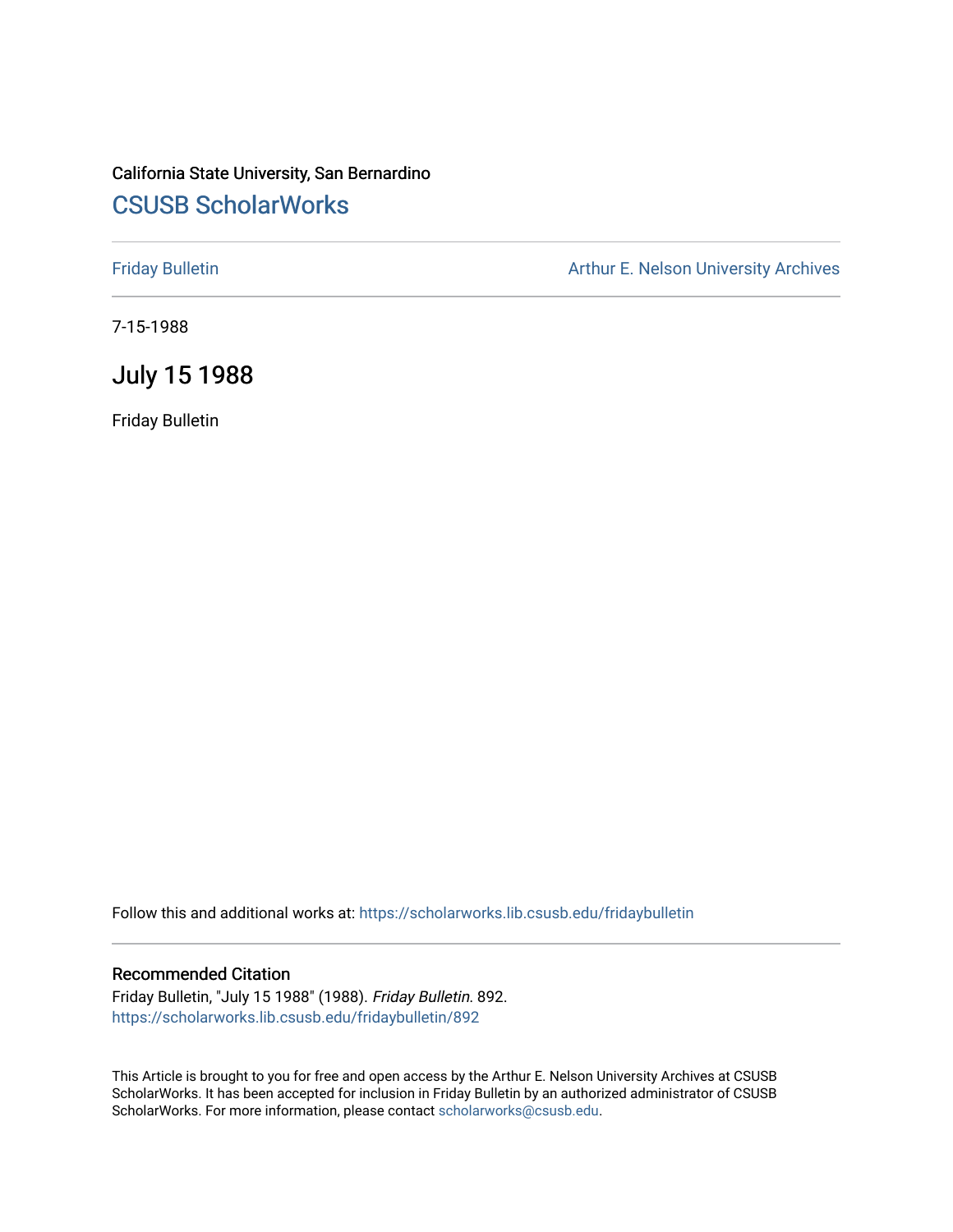# $E$ . **SULLETINGERNARDINO**<br>*SLILLETINGERNARDINO SLIPSES*

## I IBRAN

# *Hiring Freeze In Effect*

A freeze on filling vacant and new positions, ordered by the Chancellor's Office June 30, has left a number of campus departments unable to replace temporary appointments which expired with the end of the fiscal year.

Dale T. West (Personnel) said the freeze, which resulted from the \$50.7 million budget reduction facing the CSU, gives the Chancellor's Office time to review the implications of the cut.

Banned for an indefinite period are appointments to new or vacant permanent positions, to new or vacant temporary positions and extensions of 30-day emergency appointments, West said.

The recruitment process continued for state positions which were posted at the time of the freeze; however, no offers of employment are being extended, he added.

The Purchasing Office also has been directed to suspend purchases of equipment until the impact of the budget reduction is known, said Kathy Shepard (Purchasing). Requisitions for supplies and services are being processed.

At the CSU Board of Trustees meeting Tuesday, Chancellor W. Ann Reynolds declared a fiscal crisis in the system and said layoffs or reductions in faculty and staff, curtailed growth or restricted access by students might be unavoidable without relief from Sacramento.

# *New AD Resigns*

Daryl Ann Leonard, who was appointed as the university's first full-time athletic director June 23, resigned the position July 11 after spending four days in San Bernardino.

Ms. Leonard, a former athletic director at the University of Wisconsin, Milwaukee, reportedly was discouraged about finding suitable housing and the move from the midwest to California.

The search committee is reviewing files of other finalists and expects to bring additional candidates to the campus for interviews.

The new position of fulltime athletic director, reporting to the university president, is to begin Sept. 1.

# *U.S. Awards Campus \$50,000*

Two grants, totalling more than \$50,000, are being awarded to the university by the Commission on the Bicentennial of the U.S. Constitution to fund special conferences.

A week-long seminar for teachers, "Our Constitutional Heritage: Applications in the Classroom," will be held July 25-29 with the support of a grant for \$22,503.

A January conference on "Congress and the Separation of Powers" received \$27,635 in funding.

Dr. Phyllis Maxey (Education), co-director of the Civic Education Enhancement Project, will lead the July institute. Her goal is to make the ideas in the Constitution more accessible to teachers so they can translate them to their students.

Dr. Dennis Mahoncy (Political Science) wrote the grant application for the January institute. Dr. Cynthia Hinckley (Political Science) will be the planning director.

The Commission on the Bicentennial customarily awards only one grant per institution. The two grants reflect on Cal State's "reputation as a place where serious study of the Constitution occurs," said Dr. Mahoncy. Several faculty members have published joumal articles and attended conferences on the U.S. Constitution. Mahoney also is co-author of a new book, "The Framing and Ratification of the Constitution."

# *Upward Bound Hosts Youth*

If the students on campus this summer seemed younger than usual, it could be they really are high school students.

The Upward Bound Program, directed by Denise Benton, currently has 47 high school students

*Continued on Page 2*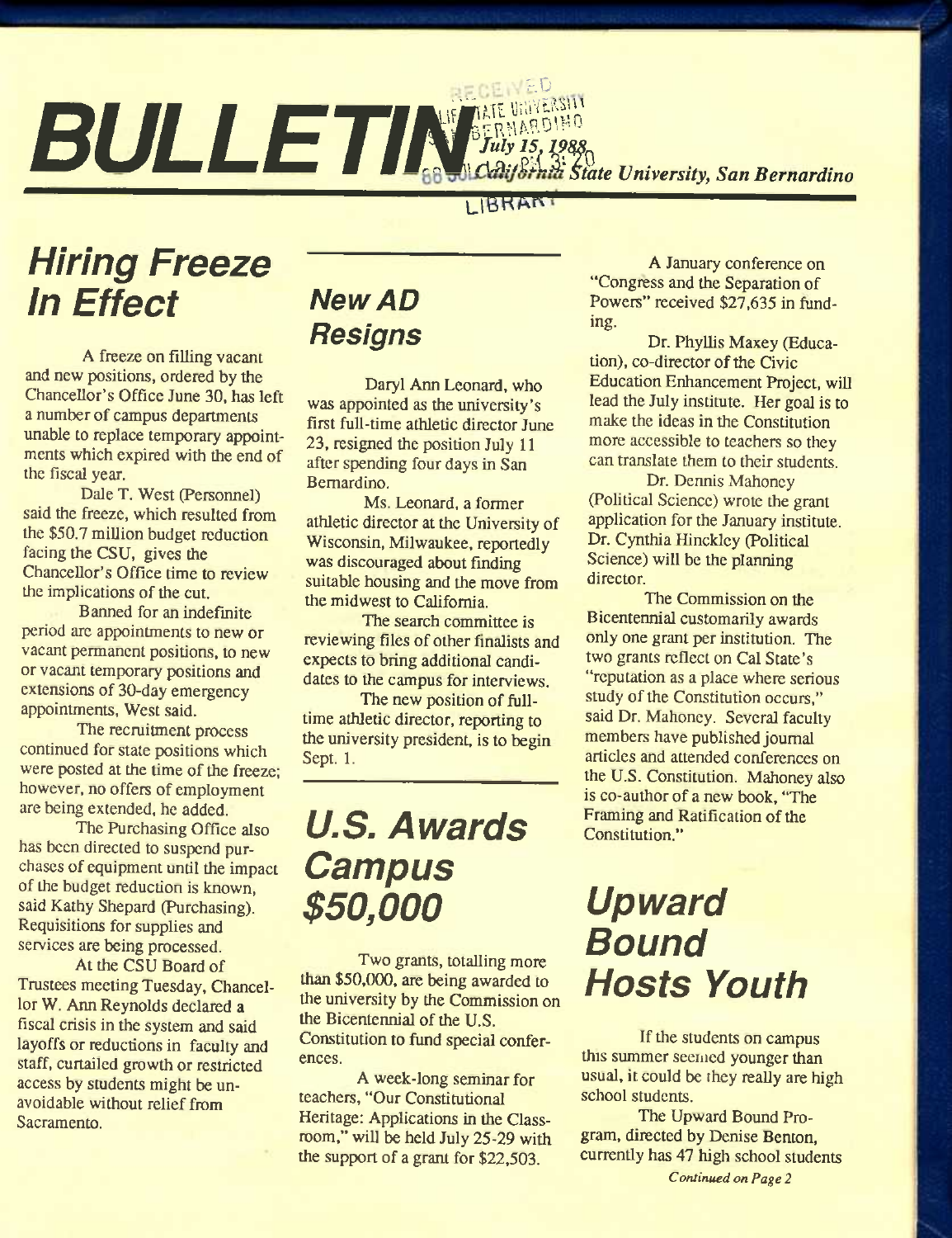living on campus. They were selected for the annual six-week, summer program which provides academic, cultural and social stimulation for low-income, first-generation, college-capable students who have demonstrated a potential to succeed in college.

The students, chosen from nine high schools in the San Bernardino area, receive 10 high school credits at the completion of the program. The courses they take include oral communication, SAT preparation, college preparation, leadership, math, English and computer literacy.

Speakers from campus who have met with the group include Vice President Robert Dctweiler (Academic Affairs), Dean Sidney Ribeau (Undergraduate Studies), Cita Jones (Financial Aid) and Marco Cota (Relations with High Schools).

Two events sponsored by the program are open to the campus community and the public. They are a talent show, to begin at 7 p.m., July 20 in PS 10 and the awards banquet, at 7 p.m., Aug. 4 in the Upper Commons. The speaker at the banquet will be a former Upward Bound student, Norman Whitmorc, who now attends Harvard.

The cost is \$1 for the talent show and \$5 for the awards banquet. Reservations should be made with the Upward Bound Office, Ext. 7209.

## *High School Program Reorganized*

The High School-University Program, designed to encourage students to enroll in Gal State courses before graduation from high school, is being decentralized, with the responsibilities shifted to various offices, announced Don Kajcienski (Enrollment Services).

'The program will no longer be advertised; however, the campus will still accommodate high school students interested in the program," he said. "The initial contact office now will be the Pre-College Outreach Programs Office, Ext. 7608."

Marina Kyritsis, the previous coordinator, has been assigned to other duties in the Office of Enrollment Services in addition to her continuing responsibilities for marketing and support.

The number of high school students enrolled in college courses on campus averaged 35 per quarter during the last school year.

## *Evening Concerts Provide Variety*

Contemporary gospel music, light classical chamber music and acoustic guitar will be featured in the Wednesday evening concerts during the coming weeks.

The campus community and the public are invited to the free programs, which begin at 7 p.m., on the Lower Commons plaza. Family picnics on the surrounding lawns are encouraged.

The Fontana-based group Daz Patterson and the West Coast Singers will present traditional and contemporary gospel music Wednesday, July 20. Patterson, the manager and lead singer, went to Africa last year on a singing-service mission. The group's first album, "Shout for Jesus," was released in 1987. A second album is planned.

An evening of light classical chamber music will be presented Wednesday, July 27 by the university-organized Faculty Woodwind Quintet. The members of the quintet are Mary Lee Keays, horn; John Gates, clarinet; Gordon Lazarus, oboe; Sara Andon, flute; and John Campbell, bassoon.

Strings of Glass, an acoustic guitar duo from Marin County, will entertain Aug. 3 with a variety of classical, jazz and cultural styles.

## *Anthropology Major In Egypt On Internship*

Chris Beekman, a senior majoring in anthropology, is studying at the University of Zagazig, Egypt, this summer under an internship program in archaeology.

The internship program and the assistance given to the student were made possible because of the agreement between Cal State, San Bernardino and Zagazig University, explained Dr. Amer El-Ahraf (Academic Resources). The host university is providing free lodging and perhaps meals for the Cal State student.

"We obtained the permission of the Egyptian Antiquity Authority to implement this program," explained Dr. El-Ahraf. Several academic administrators from Zagazig University, who have visited the San Bernardino campus, helped secure the permission, which was more difficult because Beekman is a student, he said.

Beekman, who will be working on several sites near Zagazig University, did field week in Ecuador last summer. A honor's list student, he is vice president of Alpaca, the anthropology club.

## *Stop-Smoking Program Available*

Information on a new program offered by a nationally known center for the control of smoking is available at the Personnel Office.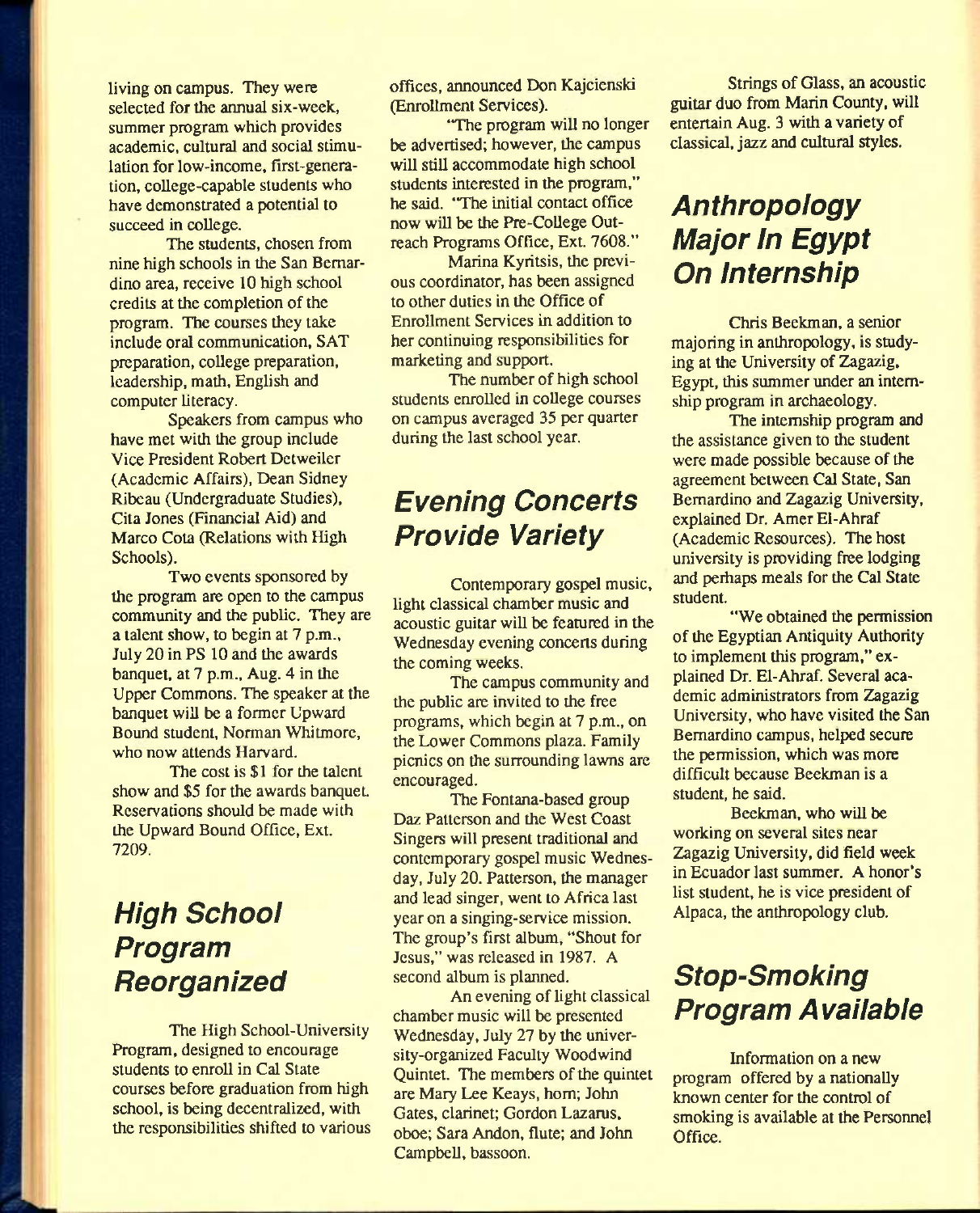Therapists will conduct the five, consecutive, one-on-one, hourlong sessions during or after work hours, said Dee Thomas (Personnel). The rate of \$395 extends to family members of employees, she said.

Further information is available from the Personnel Office, Ext. 7205.

## *Creative Writers Take Note*

A new magazine, published by a Cal State alumnus, Tom Favorite, is seeking manuscripts for the first issue to be produced this fall.

Short stories, 1000 to 1500 words, and poetry, 100 to 300 words, are solicited. Deadline for submission is Aug. 20. The manuscripts should be submitted to Group Three Publishing, 255 North D Street, Suite 407, San Bernardino 92401.

## *News Briefs*

Research by Dr. Diane Halpern (Psychology) and a colleague at the University of British Columbia is included in the seventh edition of The Baseball Encyclopedia, the leading baseball reference work. Among the things they noted after studying baseball players' statistical averages, according to an item in People magazine, was that right-handed people seem to live longer than lefties--by an average of about eight months.

Native American Indian paraphernalia and original musical compositions by Irving Berlin are on exhibit in the Pfau Library.

The display cases on the first floor contain Indian wedding attire, pottery and ceremonial items compiled by Paul Littlecoyote, a

descendant of the Miniconjou Sioux tribe. The exhibit will be available through the end of July.

Approximately 45 original scores by Berlin, representative of his eariy work, are on display on the third floor through the summer.

## *Community Service*

#### Officer Bill McCulIough

(Public Safety) won gold and silver medals at the 1988 Police Olympics in Bakersfield in June. He placed first in the 3000-meter steeplechase and second in the 5000-meter race. McCulIough, no stranger to track events, was a silver medalist in the steeplechase at the 1979 Pan American games.

Dr. J. C. Robinson (Academic Personnel) spoke to the Uptown Exchange Qub July 13 on "U.S.-Latin American Relations."

Officer Sam Sarmiento (Public Safety) received a certificate of appreciation June 7 from the Del Rosa School for his volunteer service to the school.

## *Personnel*

#### New to the University

*Full-time permanent* 

Terri Allen Payroll Technician IIIA Payroll Ext. 7508, AD 119

Jean Andrades Qerical Assistant IIIA Extended Education Ext. 7527, PL 560

Daniel Berry Supervising Building Services Engineer Heating and Air-conditioning Ext. 7436, HA 1

Robert Morehead Custodian A Physical Plant Ext. 7429, PP 113

Daniel J. Schaefer Head Resident Serrano Village Ext. 7405, Badger House

James W. Sharer Supervisor of Building Trades (Administrator II) Physical Plant Ext. 7427, PP 125

*Part-time, temporary until May 31, 1989* 

Michele Lister Clerical Assistant IIA National Security Studies Ext. 7632, BI 29

#### *Correction*

Full-time, temporary to May 31, 1989

Sheila White Clerical Assistant IIA **Library** Ext. 7331, PL 321

## *Employment Opportunities*

Current job vacancies can be seen on channel 3, the community access channel in San Bernardino. Information also is available on a 24-hour hotline at Ext. 7762, which is updated at 2 p.m., Fridays.

Applications will be accepted until 2 p.m. on the dates listed.